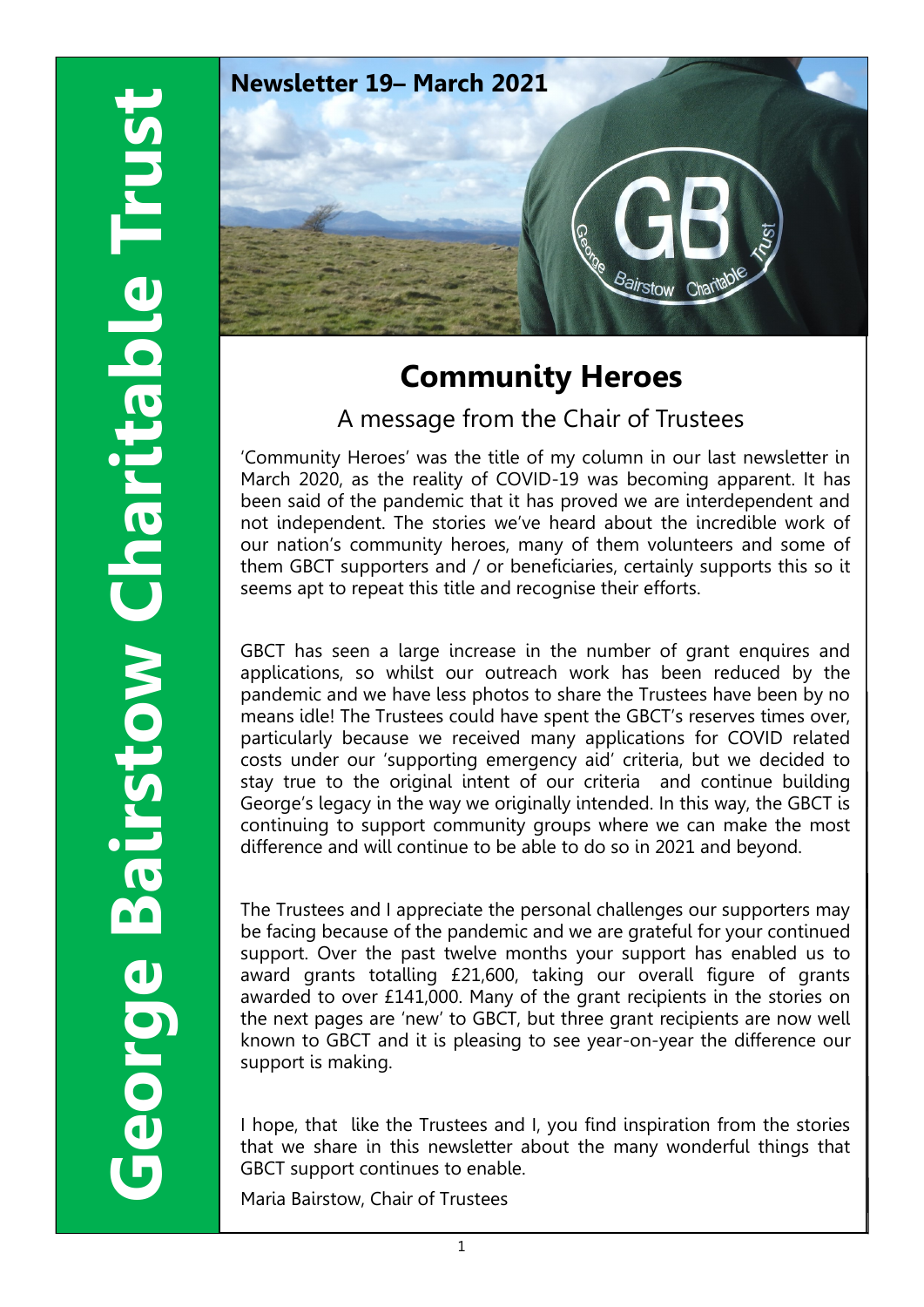#### **Empowering communities to make a difference**

**Emergency Aid Skills Volunteering**

Supporting the provision of **emergency aid** a grant of £5700 has been awarded to the Durham County Scouts Association to enable them to deliver first aid courses throughout their district. Over 3 years the programme will aim to train 142 14-17 year old Young Leader Scouts, who will then go on to run small group sessions in their own local groups. GBCT's grant will cover the cost of the Young Leaders' training and the training equipment. Tony Brewis, George's manager at Durham County St John Ambulance, has kindly agreed to be GBCT's ambassador for the project and will report back in due course.

Also enabling young people to learn **emergency aid** skills, both the Molesey Sea Scout Group and Nautical Training Corps have received £600 GBCT grants to support their young leader first aid training programmes.

Enabling both the **enhancement of skills** among young people and **volunteering,** the Trust has awarded £1800 to Getting on Board's 'Future Trustees' programme. Delivered online via a series of webinars, masterclasses and one-to-one coaching, the programme has supported a cohort of 20 under-30s in learning about becoming effective charity trustees and to support them to become trustees. GBCT Trustee Ian joined two webinars, including one as a panel of Trustees taking Q&As from the participants, and was very impressed with the insights and support the Getting On Board team offered. Ian commented, 'supporting young people to become trustees is a hugely positive initiative for both the organisations they will volunteer with and the skills they themselves will learn along the way, as a number of us have had the opportunity to experience as GBCT Trustees thanks to the Bairstows' vision'.

The Me2 Club has received a £1500 GBCT grant to support its programme of training young people to **volunteer** with children who have a wide range of additional needs, supporting them to attend mainstream activities e.g. uniformed groups, sports clubs and drama groups. GBCT's grant will enable Me2 to recruit and train a further 33 volunteers. In its application, the Club reported that their young volunteers find that the Club provides a unique experience as they learn the specific skills required to support children with additional needs and these experiences often lead to a career path in working with children or in health and social care.

Oarsome Chance have received a £1600 GBCT grant to **support the enhancement of skills** among young people through their practical vocational training at their maritime workshops in Hampshire. They are planning to grow their post-16 training programme over the next 3 years, from 8 students in late 2020 to 26 in 2023, including 6 apprentices. Part of this programme will be the introduction of two-stroke engine repair and maintenance skills training at their Havant centre. GBCT's grant enables the purchase of some of the tooling and equipment to deliver these new training activities, including welding equipment and a hoist. George studied engineering at Durham, so the GBCT is particularly pleased to be supporting the enhancement of technical/engineering skills.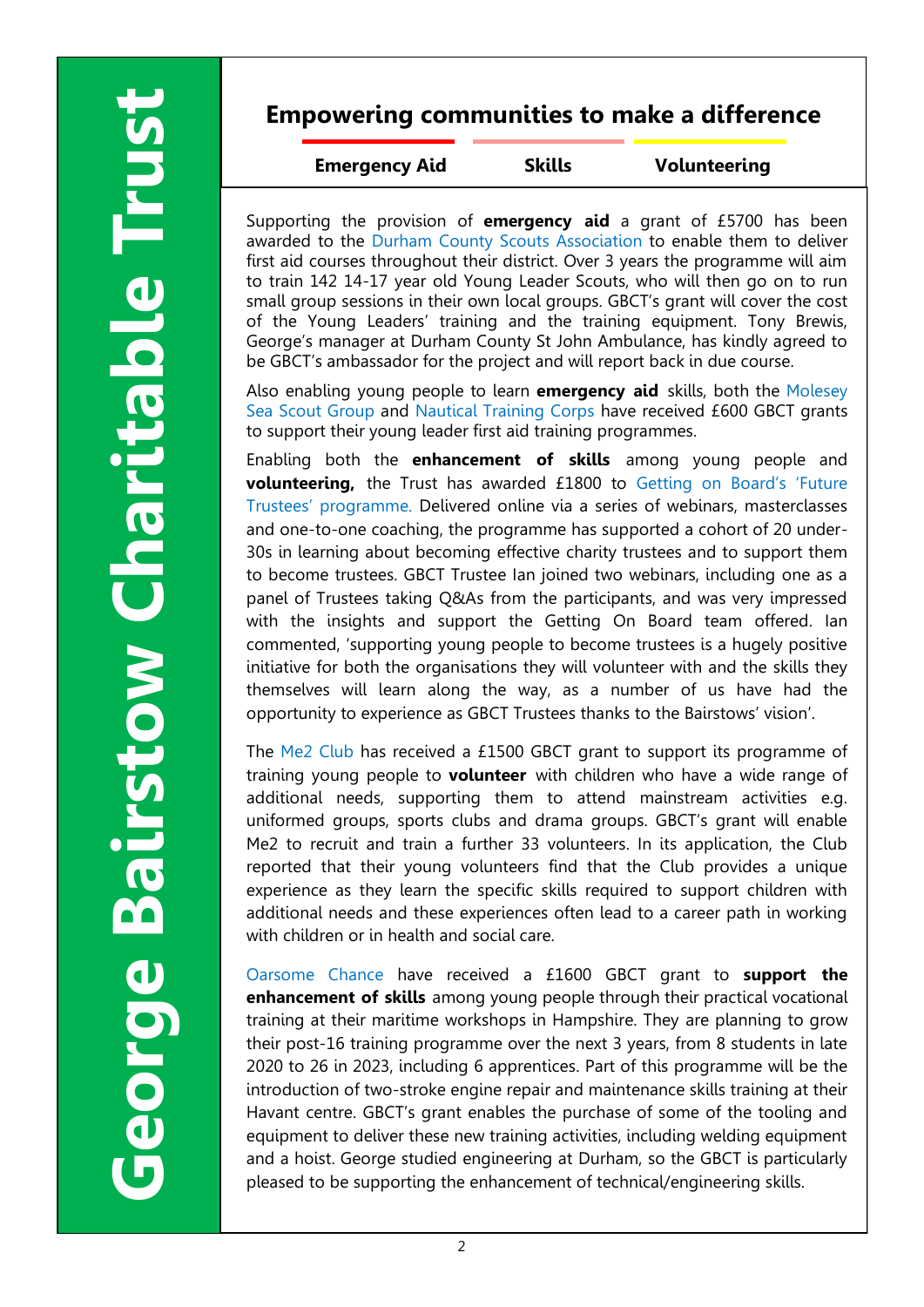The GBCT has always believed that **volunteering** among young people matters, so are pleased to be supporting Volunteering Matters by providing a £3300 grant towards its Southend based WASSUP project. This is a volunteer youth project delivered by young women to support other young women and girls who have experienced, or are vulnerable to, violence and abuse. The Southend project was launched in September 2019, and follows their existing WASSUP project in Ipswich, running since 2012. GBCT's grant will contribute to the six week programme of induction and training, which will cover topics including prevention, child sexual exploitation, safeguarding, disclosure and boundaries. Once the group is established they will work closely with local schools to design workshops for pupils in Year 10 (aged 14-15) which will be delivered by volunteer group members.

The North Tyneside Disability Forum's (NTDF) 'Mission Possible' COVID-19 emergency response project has received an £800 GBCT grant. Supporting **emergency aid, the enhancement of skills** 

**and volunteering**, the grant has been used to support NTDF's young disabled  $NT$ volunteers in their production of a regular Charity Reg 1 newsletter, to help mitigate isolation whilst shielding, and the materials for knitting, Keeping the You' in NTDF Youth News sewing, pom pom making and crocheting hero dolls and bears with masks and rainbows to put into NTDF's emergency food parcels that go out to over 80 families a week. The project has been helping the young volunteers to improve their skills, fulfil their potential and develop their talents whilst helping those in need to get







some emergency support by feeling part of the community to improve fragile mental health and wellbeing. Inset right is the cover of the newsletter, with GBCT logo.

The volunteers of Exmoor Search and Rescue have been given a GBCT grant of £1000 to enable them to continue providing **emergency aid.** A previous GBCT grant recipient, for an AED, GBCT's latest grant will cover the additional costs of COVID personal protective equipment (PPE) for their volunteers and replacement of first aid consumables. Whilst the GBCT does not ordinarily support organisations with what we would consider 'running costs', focusing instead on tangible projects, the Trustees recognise the importance of volunteer search and rescue teams and the unprecedented pressure on them in 2020—George was also a passionate Quartermaster for St John and would have fully understood the challenges faced!

Continuing to support the **enhancement of skills** among young people, the GBCT has given a further £2185 grant to Criminon to support another cohort of 20 young offenders in benefiting from the invaluable distance learning courses they offer. The Trustees continue to be impressed with the programme's outcomes and its value for money.

London Wildlife's Trust Keeping it Wild programme is another repeat GBCT beneficiary. Supporting the **enhancement of skills among young and volunteering,** Trustees continue to be impressed by the positive impact of the GBCT's prior grants and have agreed to support the third year of this programme with a further grant of £2500 taking the total number of young people supported by GBCT to 150. GBCT grants are targeted at the media training, recognizing George's love of photography and his passion for volunteering. The participants undertake practical outdoor conservation, work towards a John Muir Award, and complete accredited media training.